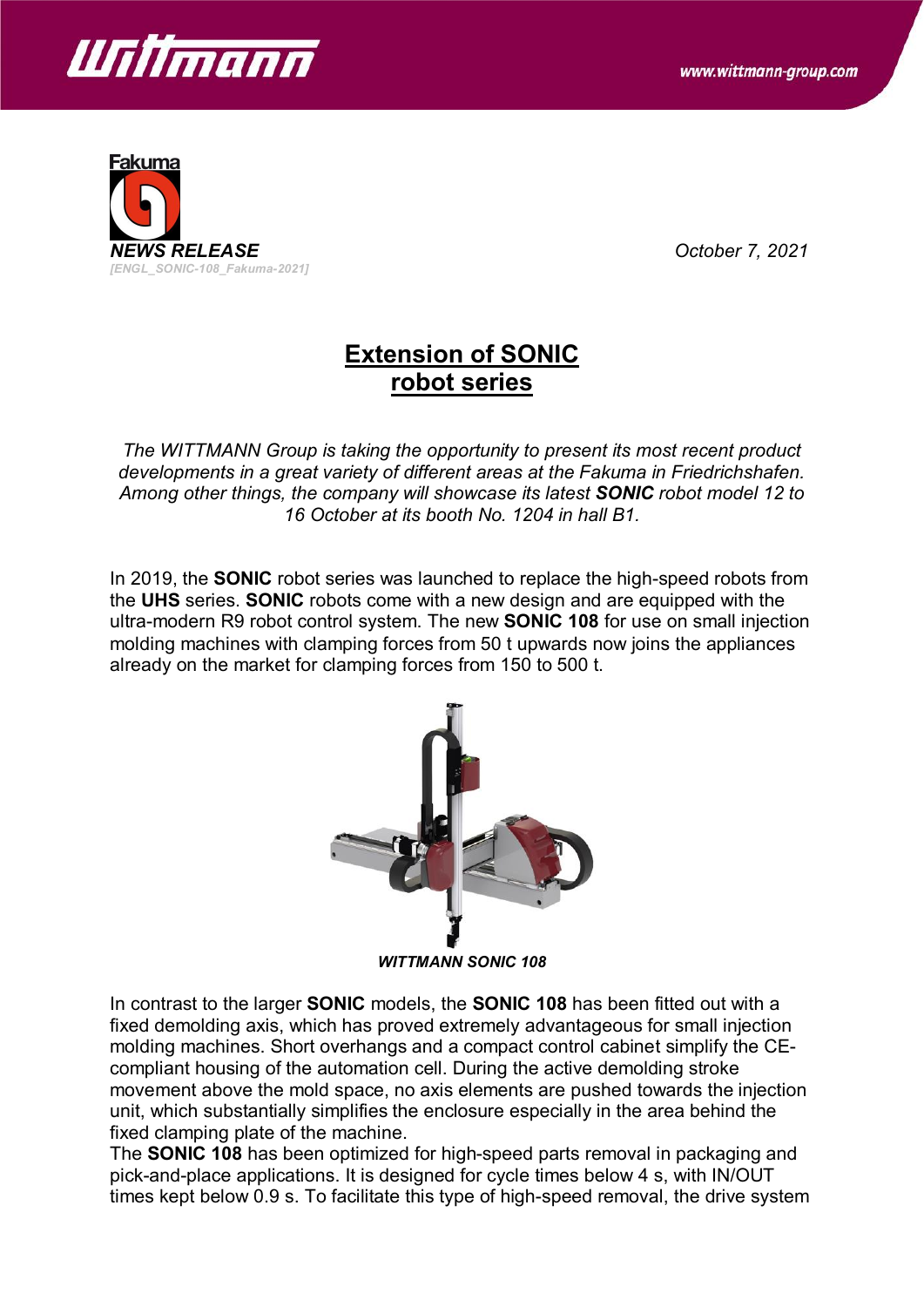

concept has been completely revised, with **SONIC 108** still able to handle payloads up to 2 kg. The familiar WITTMANN functions, such as *iVac* vacuum control with blow-off function, axis activation, *SmartRemoval* and digital visualization of the axial movements are part of the appliance's standard equipment. Use as an insider is also possible (i. e. for parts depositing inside the IMM's protective housing). For the market launch at the FAKUMA 2021, where the **SONIC 108** will be presented for the first time, the appliance will be available with horizontal strokes of up to 1,500 mm and vertical strokes of up to 1,000 mm.

------------------------------

## **The WITTMANN Group**

The WITTMANN Group is a globally leading manufacturer of injection molding machines, robots and auxiliary equipment for processing a great variety of plasticizable materials – both plastic and non-plastic. The group of companies has its headquarters in Vienna, Austria and consists of two main divisions: WITTMANN BATTENFELD and WITTMANN. Following the principles of environmental protection, conservation of resources and circular economy, the WITTMANN Group engages in state-of-the-art process technology for maximum energy efficiency in injection molding, and in processing standard materials and materials with a high content of recyclates and renewable raw materials. The products of the WITTMANN Group are designed for horizontal and vertical integration into a Smart Factory and can be interlinked to form an intelligent production cell.

The companies of the group jointly operate eight production plants in five countries, and the additional sales companies at their 34 different locations are present in all major industrial markets around the world.

WITTMANN BATTENFELD pursues the continued strengthening of its market position as a manufacturer of injection molding machines and supplier of comprehensive modern machine technology in modular design. The product range of WITTMANN includes robots and automation systems, material handling systems, dryers, gravimetric and volumetric blenders, granulators, temperature controllers and chillers. The combination of the individual areas under the umbrella of the WITTMANN Group enables perfect integration – to the advantage of injection molding processors with an increasing demand for seamless interlocking of processing machines, automation and auxiliaries.

------------------------------